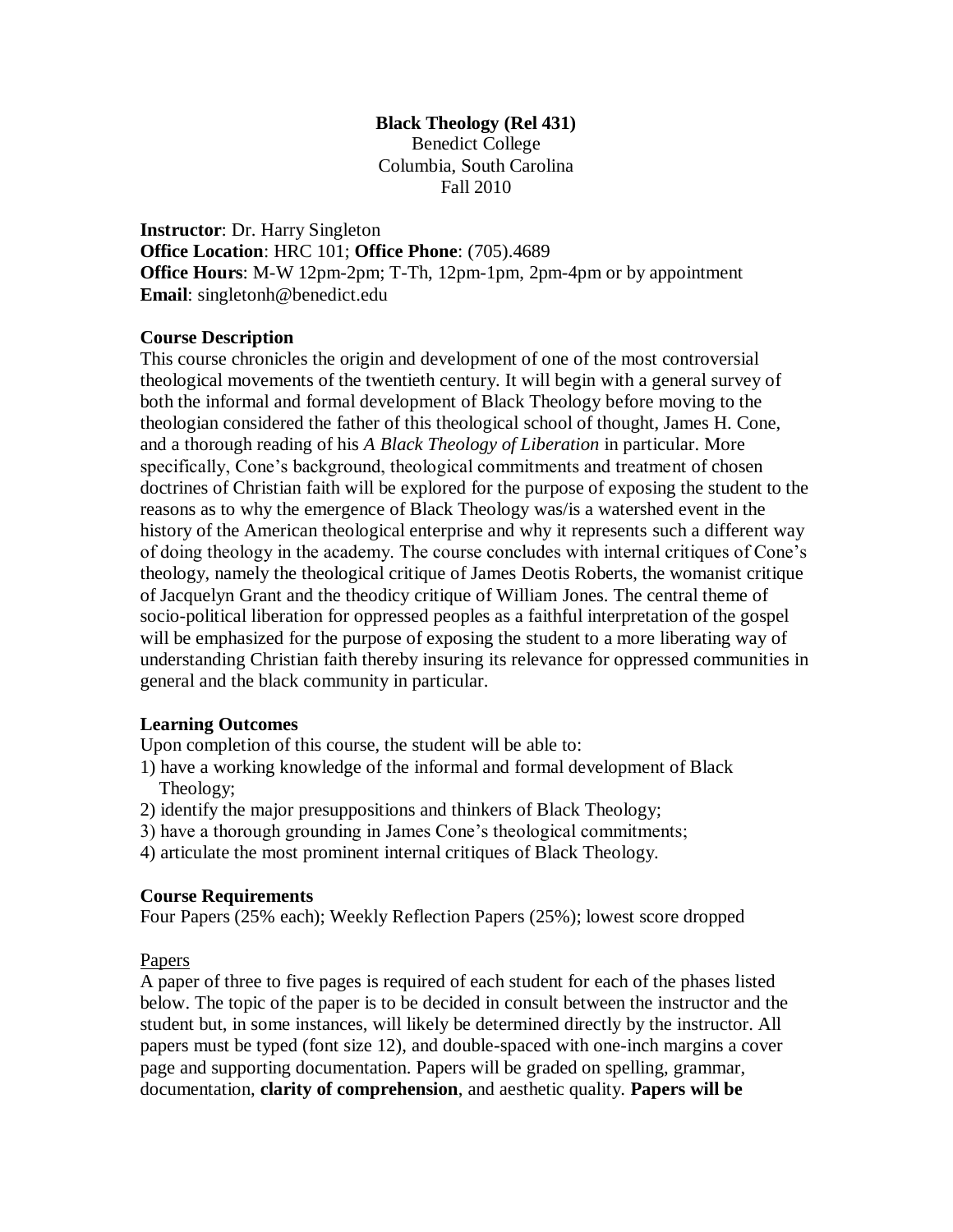**accepted late only in rare circumstances to be determined by the instructor. Failure to turn in papers on time could result in a failing grade for the course.** In addition, one page weekly reflection papers will be required as well. The topic of reflection papers is to be decided by either the instructor or in consort with the students.

### Grade Scale A 100-90 B 89-80 C 79-70 D 69-60 F 59-below

## Cheating

It is hoped that the student would conduct his/her research independently and that the student's work is an original construction. Duplicating someone else's work will result in a failing grade for the course. These measures will be taken in addition to whatever action(s) Benedict College deems appropriate.

#### Attendance

## **Students will be allowed three unexcused absences. After the third unexcused absence, a point will be deducted from the student's final average for each subsequent absence!**

Students are expected to attend classes regularly, to fulfill reading and writing assignments and to participate in class discussion. Failure to do so will not provide the student with enough quality class time to do solid jobs on his/her papers. Thus, frequent attendance is crucial for satisfactory performance!

#### Electronic Devices

Other than a laptop or recording device for lectures, electronic devices are strictly prohibited in the classroom. **In particular, cell phones and listening devices are prohibited from use during class!** They are to be turned off before entering the classroom and not used for the duration of the class. Students in violation will be disciplined or dismissed from the class.

## **Required Course Texts**

Dwight N. Hopkins, Introducing Black Theology of Liberation. New York: Orbis Books, 1999.

James H. Cone, A Black Theology of Liberation (Twentieth Anniversary Edition). New York: Orbis Books, 1990.

## **Course Outline**

Phase I - The Origin and Development of Black Theology  $\text{Weak}(s)$  Reading(s)  $\text{Topic}(s)$ 1 None Course Introduction

Course Syllabus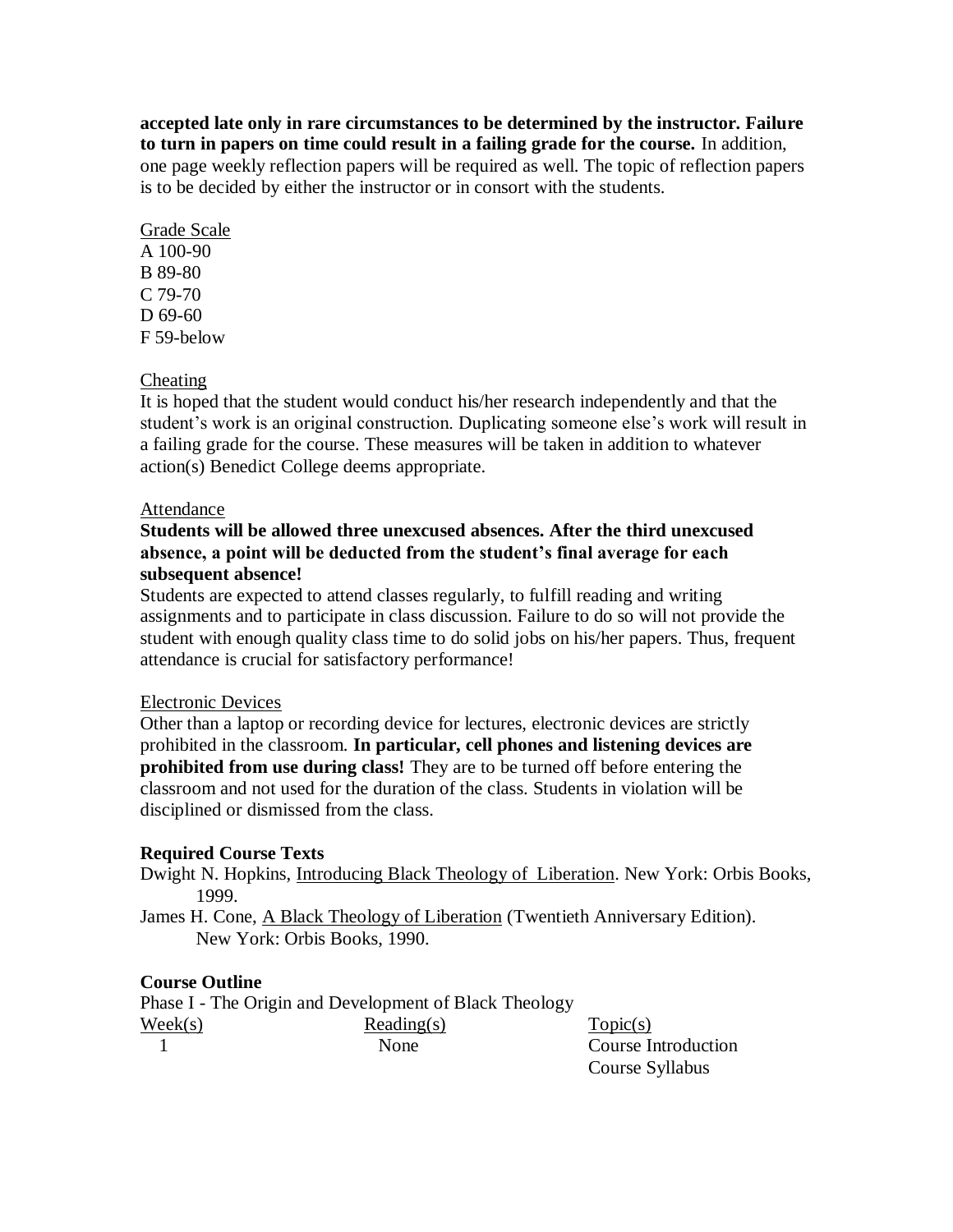| $\text{Week}(s)$ | Reading(s)                                   | Topic(s)                                            |
|------------------|----------------------------------------------|-----------------------------------------------------|
| 2                | Hopkins, Intro.                              | Lecture: Informal Dev. of BT                        |
| 3                | Hopkins, Ch. 1                               | The Formation of a "Radical"<br><b>Black Clergy</b> |
| 4                | <b>Handouts</b>                              | Lecture: Formal Dev. of<br><b>Black Theology</b>    |
|                  | Monday, September 6 - Labor Day (No Classes) | <b>PAPER ONE DUE</b>                                |

|                  | Phase II - James Hal Cone: The "Father" of Black Theology                           |                                                        |
|------------------|-------------------------------------------------------------------------------------|--------------------------------------------------------|
| <u>Week(s)</u>   | $Reading(s)$                                                                        | Topic(s)                                               |
| 5                | Hopkins, Ch. 2                                                                      | Lecture: James Cone -<br>Upbringing and<br>Development |
| 6                | Cone, Prefaces, Ch. 1                                                               | The Content of Theology                                |
| $\overline{7}$   | Cone, Chs. 2-4                                                                      | Sources of Black Theology<br><b>Revelation and God</b> |
|                  | Friday, September 24 - Faculty Development Day (No Classes)                         |                                                        |
| 8                | Cone, Ch. 5<br>Thursday-Thursday, October 7-14 Midterm Examination Week             | Theology and Anthropology<br><b>PAPER TWO DUE</b>      |
| 9                | Monday-Thursday, October 18-21, Fall Break, Faculty Development Day<br>(No Classes) |                                                        |
|                  | Phase III - The Theology of Cone continued                                          |                                                        |
| $\text{Week}(s)$ | Reading(s)                                                                          | Topic(s)                                               |
|                  | Cone, Ch. 6                                                                         |                                                        |
| 10               |                                                                                     | Liberation Christology                                 |

12 *A Black Theology of Liberation* Cone's Theological<br>Review and Wrap-Up Method/Presuppos Method/Presuppositions **PAPER THREE DUE**

# **AAR Annual Meeting, Atlanta, Georgia October 30-November 2**

|                  | Phase IV - From Creation to Critique: The Big Three Weigh In! |                    |
|------------------|---------------------------------------------------------------|--------------------|
| $\text{Week}(s)$ | Reading(s)                                                    | Topic(s)           |
| 13               | Handout                                                       | J. Deotis Roberts: |
|                  |                                                               | Liberation and     |
|                  |                                                               | Reconciliation     |